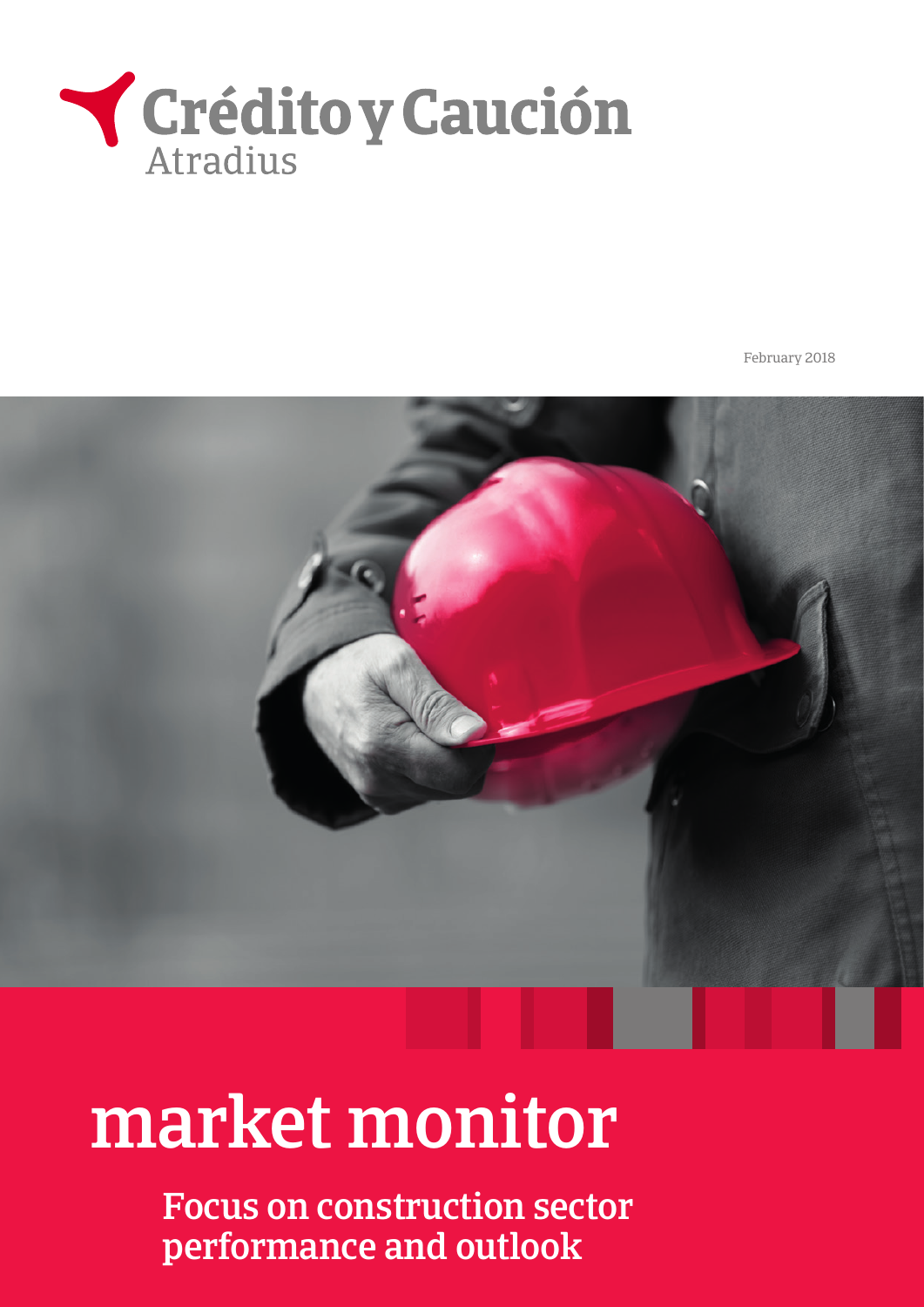

#### Disclaimer

This report is provided for information purposes only and is not intended as a recommendation or advice as to particular transactions, investments or strategies in any way to any reader. Readers must make their own independent decisions, commercial or otherwise, regarding the information provided. While we have made every attempt to ensure that the information contained in this report has been obtained from reliable sources, Atradius is not responsible for any errors or omissions, or for the results obtained from the use of this information. All information in this report is provided 'as is', with no guarantee of completeness, accuracy, timeliness or of the results obtained from its use, and without warranty of any kind, express or implied. In no event will Atradius, its related partnerships or corporations, or the partners, agents or employees thereof, be liable to you or anyone else for any decision made or action taken in reliance on the information in this report or for any consequential, special or similar damages, even if advised of the possibility of such damages.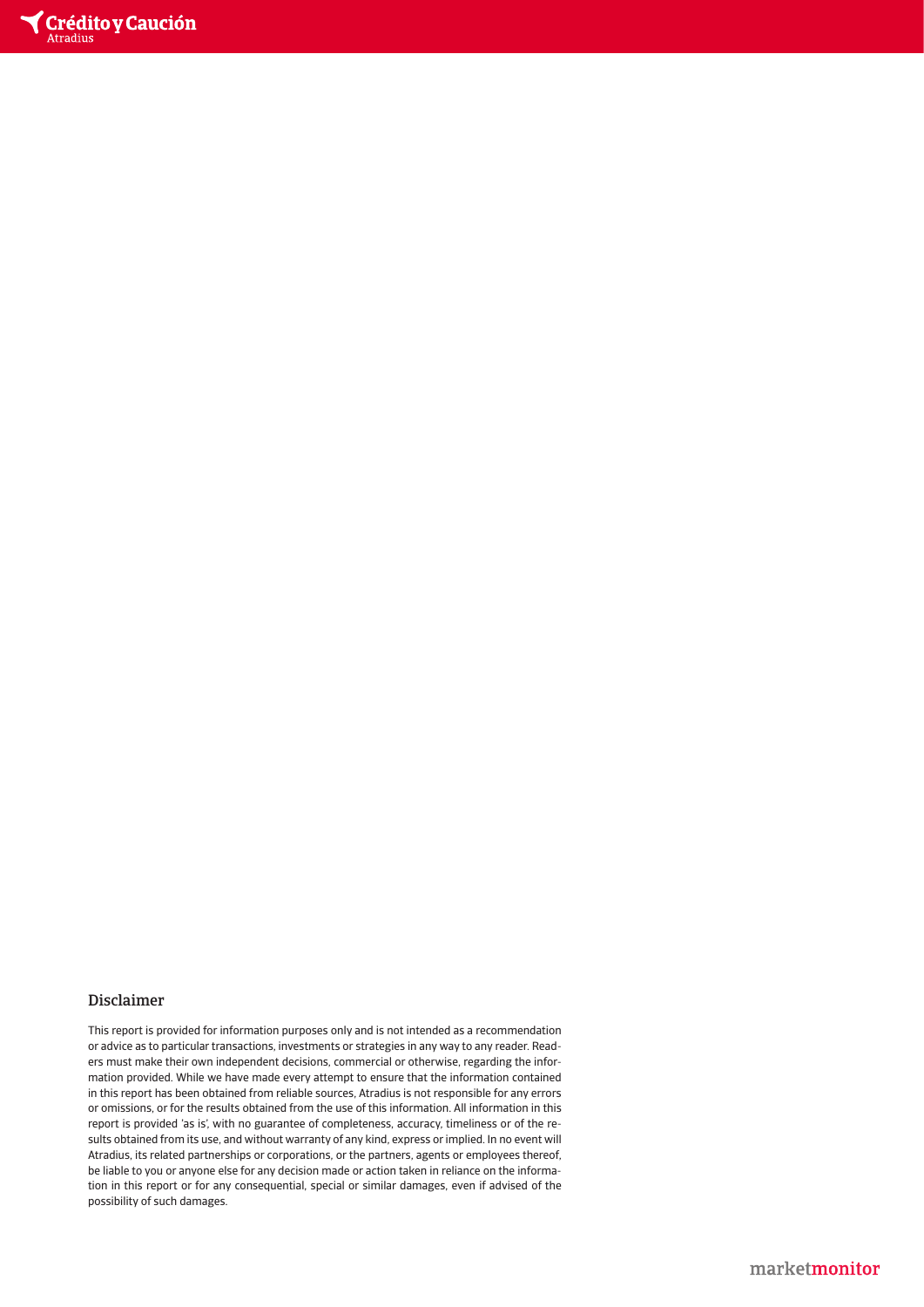## In this issue…

| <b>Introduction</b>            |                                                       |
|--------------------------------|-------------------------------------------------------|
| <b>Full reports</b>            |                                                       |
| <b>Belgium</b>                 |                                                       |
| <b>France</b>                  |                                                       |
| <b>Italy</b>                   | Slow spending capacity and tight credit conditions  9 |
| <b>United Kingdom</b>          | The recent failure of a major contractor will         |
|                                |                                                       |
| Market performance snapshots   |                                                       |
| Romania                        |                                                       |
| <b>Spain</b>                   | The rebound continues, but long payment               |
|                                |                                                       |
| <b>United States</b>           | The outlook for infrastructure investment             |
|                                |                                                       |
| Market performance at a glance |                                                       |
|                                | Australia, Hungary, Mexico, Poland, Singapore,        |
|                                |                                                       |

On the following pages we indicate the general outlook for each sector featured using these symbols:

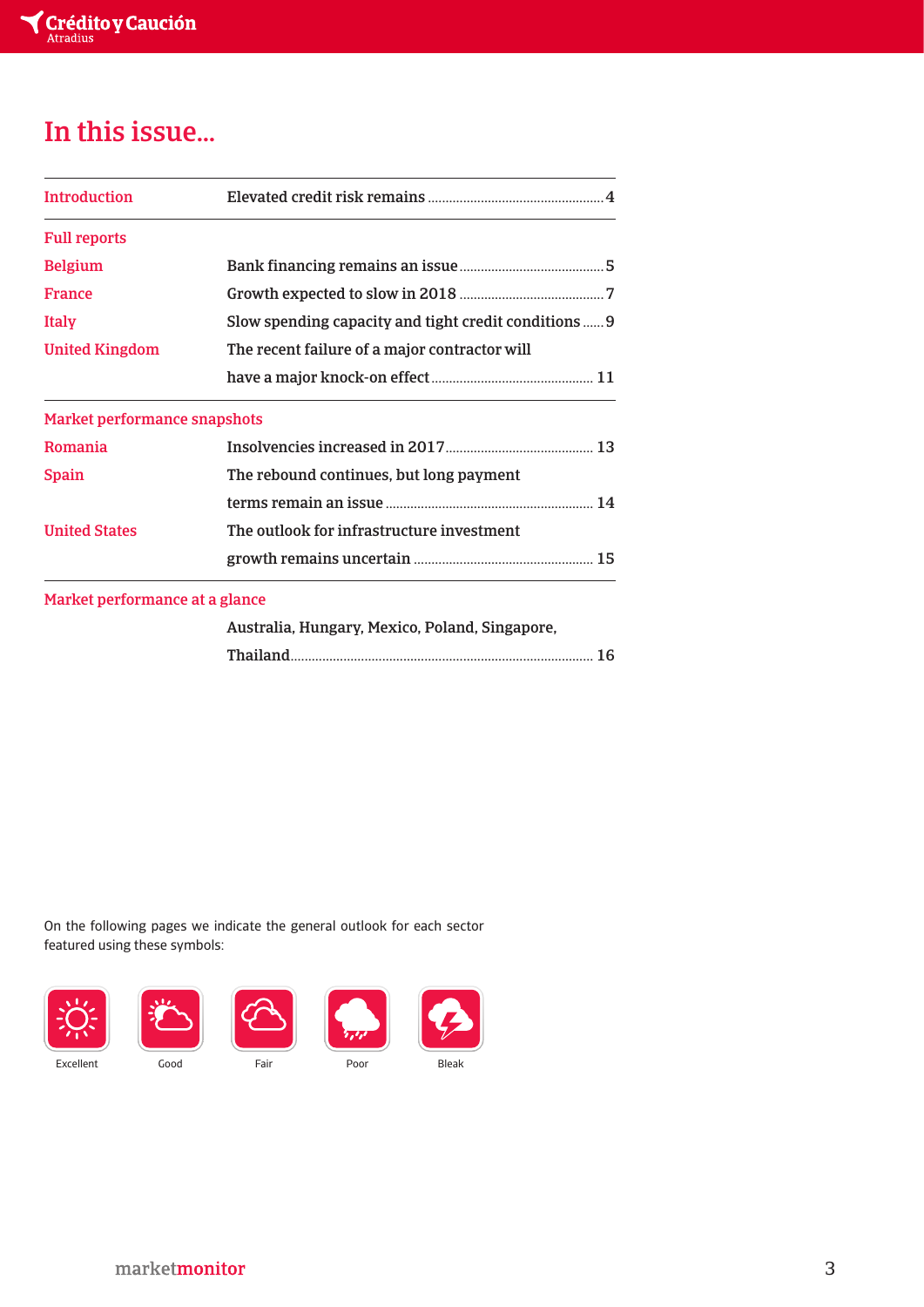# Elevated credit risk remains

There are certain issues and patterns that construction industries have in common in any country, regardless of their performance in individual markets: n high level of competition, low profit margins, the fact that public buyers generally pay late and that there is a higher than average proportion of business failures. Long payment duration and cash flow problems/weak financials of smaller construction players are an issue in almost every market. After the major shake-up of the global construction industry caused by the 2008 financial crisis a return to

economic normalcy has become visible, however, the rebound in some countries like Belgium, France, Italy and Spain remains modest compared to pre-crisis levels, as the decline in building activity during the recession was very steep. The recent sudden failure of a major British construction company highlights again the elevated credit risk level for businesses in the construction industry, where thousands of smaller businesses are typically at the back of the queue for payment.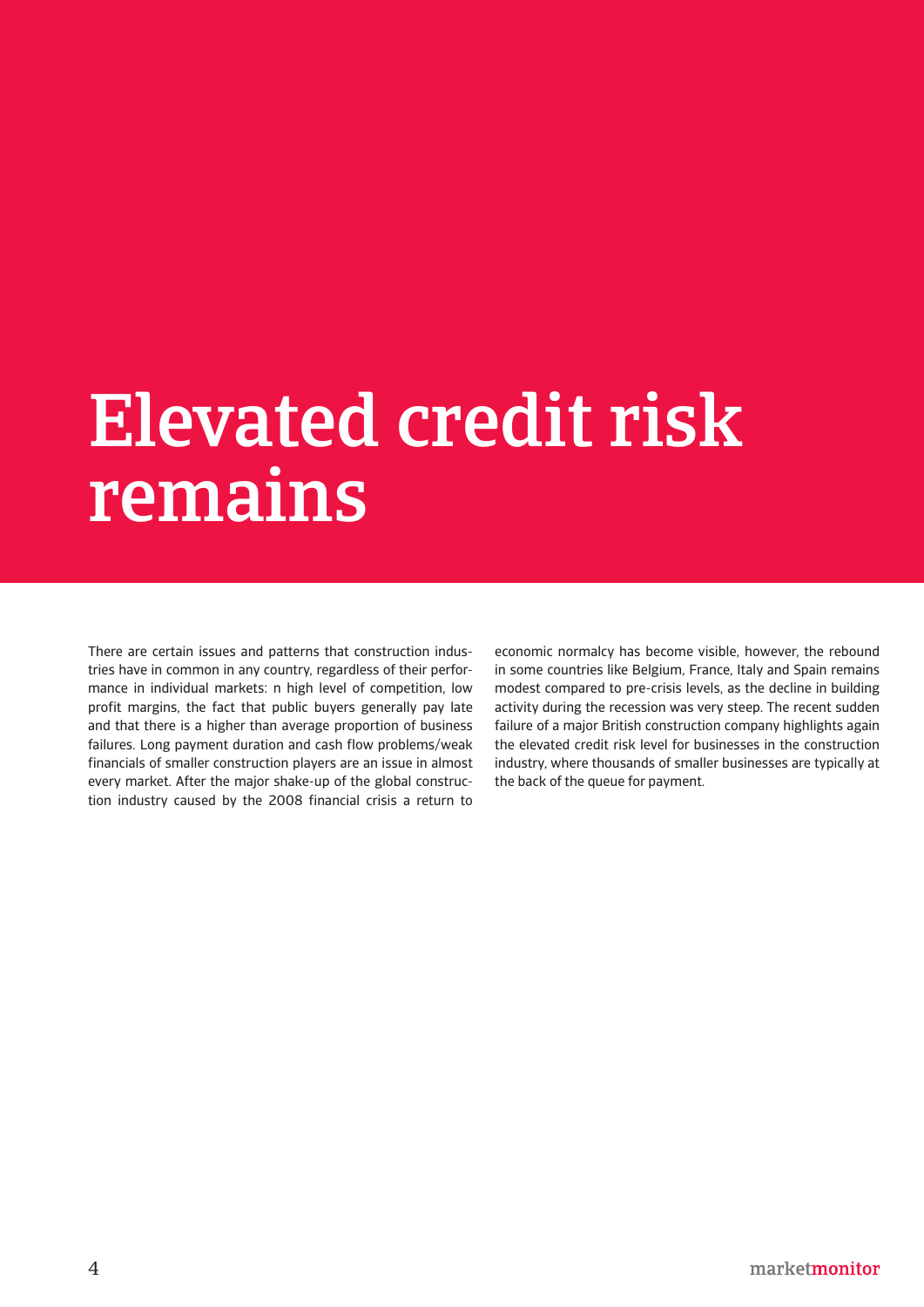## Belgium

- $\blacksquare$  The rebound is set to continue
- $\blacksquare$  Bank financing remains an issue
- $\blacksquare$  Stable outlook for payment delays and insolvencies

#### **Overview**

| <b>Credit risk assessment</b>                            | significantly<br>improving | improving                  | stable                     | deteriorating              | significantly<br>deteriorating |
|----------------------------------------------------------|----------------------------|----------------------------|----------------------------|----------------------------|--------------------------------|
| Trend in non-payments over<br>the last 6 months          |                            | $\boldsymbol{\mathcal{U}}$ |                            |                            |                                |
| Development of non-payments<br>over the coming 6 months  |                            |                            | $\boldsymbol{\mathcal{U}}$ |                            |                                |
| Trend in insolvencies over<br>the last 6 months          |                            |                            |                            | ✔                          |                                |
| Development of insolvencies over<br>the coming 6 months  |                            |                            | $\boldsymbol{\mathcal{U}}$ |                            |                                |
| <b>Financing conditions</b>                              | very high                  | high                       | average                    | low                        | very low                       |
| Dependence on bank finance                               |                            | $\boldsymbol{\mathcal{U}}$ |                            |                            |                                |
| Overall indebtedness of the sector                       |                            | ✔                          |                            |                            |                                |
| Willingness of banks to provide<br>credit to this sector |                            |                            |                            | $\boldsymbol{\mathcal{U}}$ |                                |
| <b>Business conditions</b>                               | significantly<br>improving | improving                  | stable                     | deteriorating              | significantly<br>deteriorating |
| Profit margins: general trend<br>over the last 12 months |                            | V                          |                            |                            |                                |
| General demand situation (sales)                         |                            | $\boldsymbol{\mathcal{U}}$ |                            |                            |                                |
|                                                          |                            |                            |                            |                            |                                |

In 2017 the Belgian construction sector continued its rebound after bottoming out in 2013. The value added growth rate was 3.1% in 2017 and growth of 1.3% is expected in 2018. Working volumes continue to show a positive trend, and the industry has also benefitted from the comprehensive rebound of the Dutch construction market.

Residential construction is expected to benefit from low interest rates and increased demand in anticipation of E40 (S31) energy-efficiency requirements. Current building activities shows a clear preference for flats/apartments over single-family houses, due to scarcity of space, demographic development and investors' focus. The Flemish regional government is currently revising the registration tariffs for existing houses, which could result in procrastination in the renovation of larger houses.

Commercial construction activity is expected to increase along with the improved economic environment. Public construction-related businesses had difficult times over the past few years, but since 2017 this segment has recorded increasing orders, benefitting from increased infrastructure work in the runup to the October 2018 municipal elections. While another decrease in public construction activity in 2019 cannot be ruled out, there is some hope that Aquafin and other utility companies will maintain a high investment level. The large infrastructure work in relation to the Oosterweel link (a construction project intended to complete the Antwerp Ring Road) should help to sustain infrastructure construction activity.

Construction businesses profit margins remain low, but have improved somewhat in 2017, and further improvement is expected in 2018. Currently it seems that due to the rebound larger construction companies have less leverage than in the past to play off smaller subcontractors on price, pass on price pressure and/ or impose longer payment terms on them as a cheap source of financing. This is currently an issue for larger businesses that

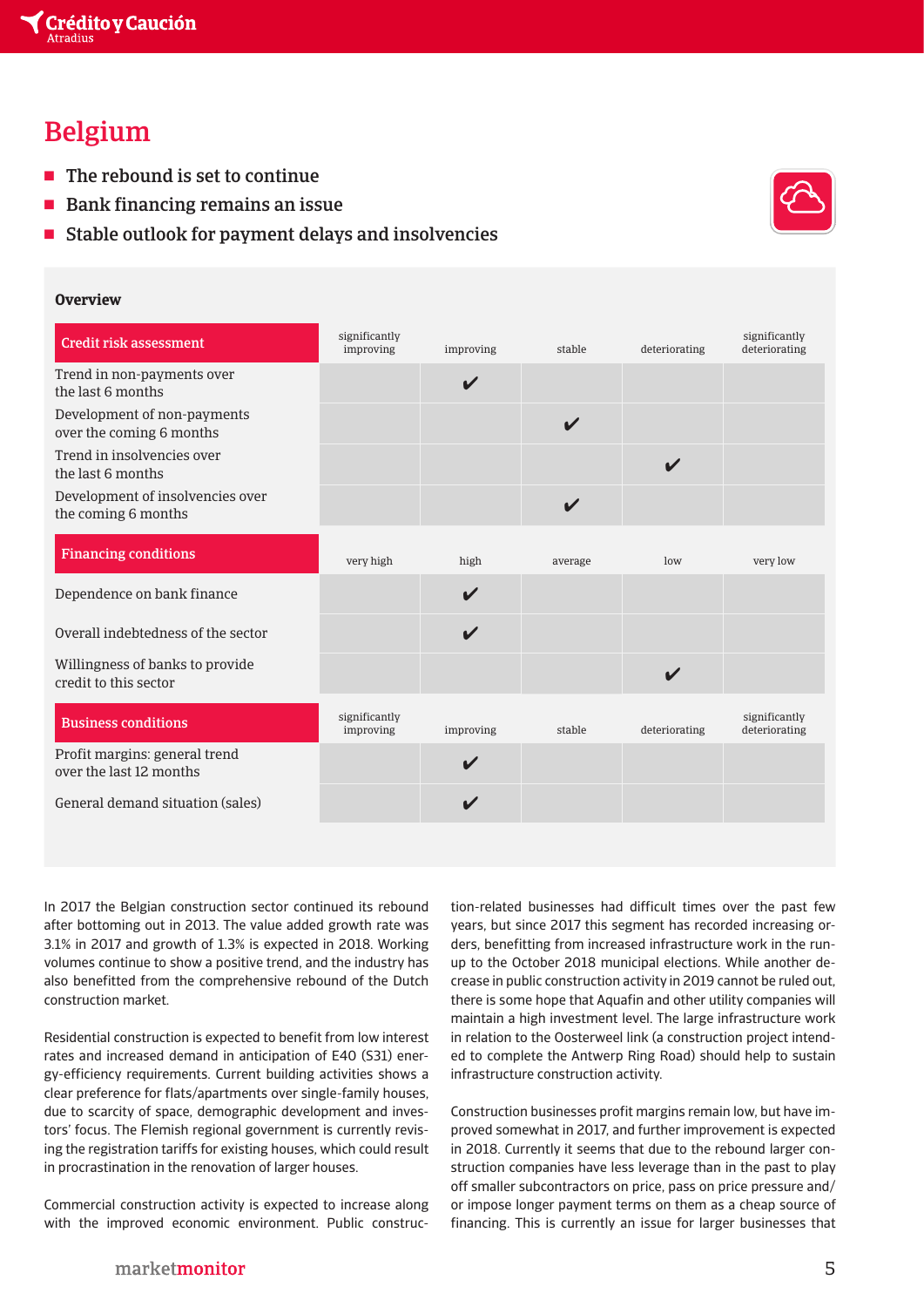#### **Belgium: construction sector**

|                                                         | 2017 | 2018f    | 2019f     |
|---------------------------------------------------------|------|----------|-----------|
| GDP growth $(\%)$                                       | 1.7  | 1.6      | 1.5       |
| Sector value added<br>growth <sub>(%)</sub>             | 3.1  | 1.3      | 1.4       |
| Sector share in the national economy $(\%)$             |      | 5.1      |           |
| Average sector growth over the past<br>$3$ vears $(\%)$ |      | 3.3      |           |
| Average sector growth over the past<br>5 years $(\%)$   |      | 1.9      |           |
| Degree of export orientation                            |      | very low |           |
| Degree of competition                                   |      |          | very high |
|                                                         |      |          |           |

Sources: Macrobond, Oxford Economics

negotiated their current order portfolios in more difficult times (and consequently for a lower price).

The overall indebtedness in the sector and dependence on external financing remain high, while banks remain rather unwilling to provide credit to construction businesses. Working capital needs of companies are very high, as advanced payments are not common in Belgium, while the administration (approval of works) and payments by the Belgian government are very slow. In general, payment terms tend to be long in the sector, i.e. "60 days end of month" is very common.

Payment experience has been bad over the past two years, however the number of non-payment notifications in the sector, while remaining high compared to other industries, has decreased in 2017 and is expected to remain stable in 2018. Construction insolvencies increased by more than 10% in 2017 (a 7.6% increase for all Belgian businesses). However, this major increase was also largely due to changes in the legal system, especially in the Brussels Capital region. In 2018 construction insolvencies are expected to level off.

Our current underwriting stance on the construction industry is neutral (e.g. not overly cautious or overly open) for all subsectors. In order to sustain our risk appetite, it is necessary to identify the most affected companies/subsectors and to contact buyers for up-to-date financial information and performance outlooks. Given the improvements in business performance and credit risk seen in 2017 and the stable outlook for 2018. we have upgraded the trade sector performance rating from "Poor" to Fair".

#### **Belgian construction sector**

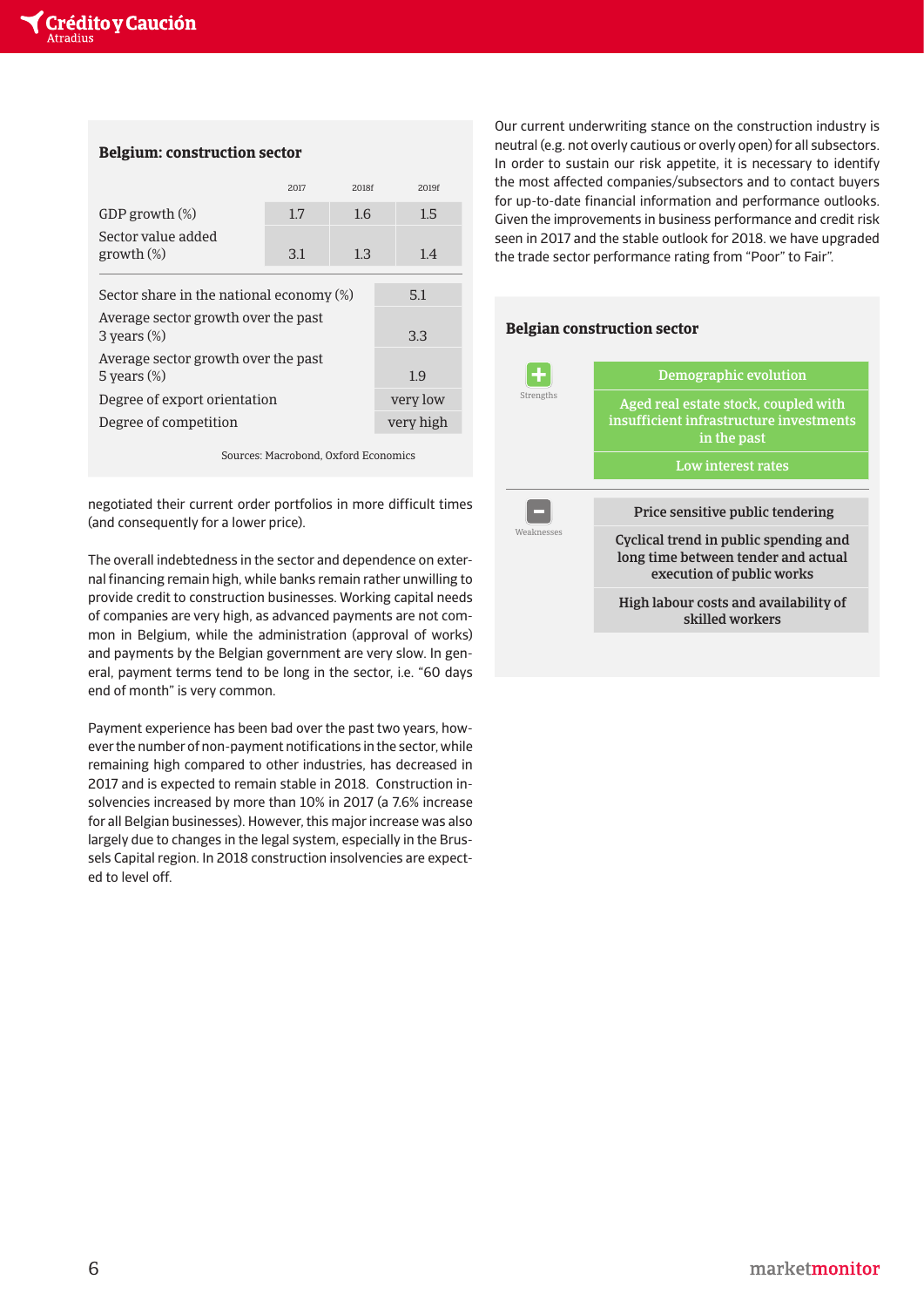## France

- Growth expected to slow in 2018
- **The Insolvencies have decreased, but remain on a high level**
- $\blacksquare$  Smaller players still face financing issues

#### **Overview**

| <b>Credit risk assessment</b>                            | significantly<br>improving | improving                  | stable                     | deteriorating              | significantly<br>deteriorating |
|----------------------------------------------------------|----------------------------|----------------------------|----------------------------|----------------------------|--------------------------------|
| Trend in non-payments over<br>the last 6 months          |                            |                            | $\boldsymbol{\nu}$         |                            |                                |
| Development of non-payments<br>over the coming 6 months  |                            |                            | $\boldsymbol{\mathcal{U}}$ |                            |                                |
| Trend in insolvencies over<br>the last 6 months          |                            | $\boldsymbol{\mathcal{U}}$ |                            |                            |                                |
| Development of insolvencies over<br>the coming 6 months  |                            | $\boldsymbol{\mathcal{U}}$ |                            |                            |                                |
| <b>Financing conditions</b>                              | very high                  | high                       | average                    | low                        | very low                       |
| Dependence on bank finance                               |                            | V                          |                            |                            |                                |
| Overall indebtedness of the sector                       |                            | $\boldsymbol{\mathcal{U}}$ |                            |                            |                                |
| Willingness of banks to provide<br>credit to this sector |                            |                            |                            | $\boldsymbol{\mathcal{U}}$ |                                |
| <b>Business conditions</b>                               | significantly<br>improving | improving                  | stable                     | deteriorating              | significantly<br>deteriorating |
| Profit margins: general trend<br>over the last 12 months |                            |                            | $\boldsymbol{\nu}$         |                            |                                |
| General demand situation (sales)                         |                            | $\boldsymbol{\mathcal{U}}$ |                            |                            |                                |
|                                                          |                            |                            |                            |                            |                                |

The rebound of the French construction sector observed in 2016 accelerated last year as, according to the French Builders Association FFB (Fédération Française du Bâtiment), in 2017 French construction activity grew 4.7% in volume, after a 1.9% rise in 2016. Growth was driven by new residential construction activity: in September 2017 new housing starts amounted to 414,000 units over the previous 12 months, compared to 380,000 in December 2016. This surge was mainly spurred by tax exemptions aimed at fostering real estate investment and supporting first-time buyers.

In 2018 construction activity growth is forecast to slow down to 2.4%, as the effect of tax exemptions will expire. At the same time rising real estate prices will affect household purchasing power, despite low interest rates. Renovation activity is expected to remain stable while public construction activity will remain low due to public budget spending constraints. That said, French

construction contractors are currently more optimistic than in the past as revenues are growing, employment is picking up, backlogs are recovering and the production capacity utilization rate remains over its long-term average.

Despite the ongoing recovery, construction still suffers from fierce competition, with prices and profitability remaining at a low level. Margins of many businesses have not yet benefited from the recovery, while major players keep putting pressure on their subcontractors. Despite the current upturn, banks still remain very selective with their loans to construction businesses, making access to short-term credit difficult. Due to the ongoing difficulties in accessing short-term credit facilities - in a recovery period where buyers have to finance their growth - cash management remains a major issue for many, mainly smaller, construction businesses.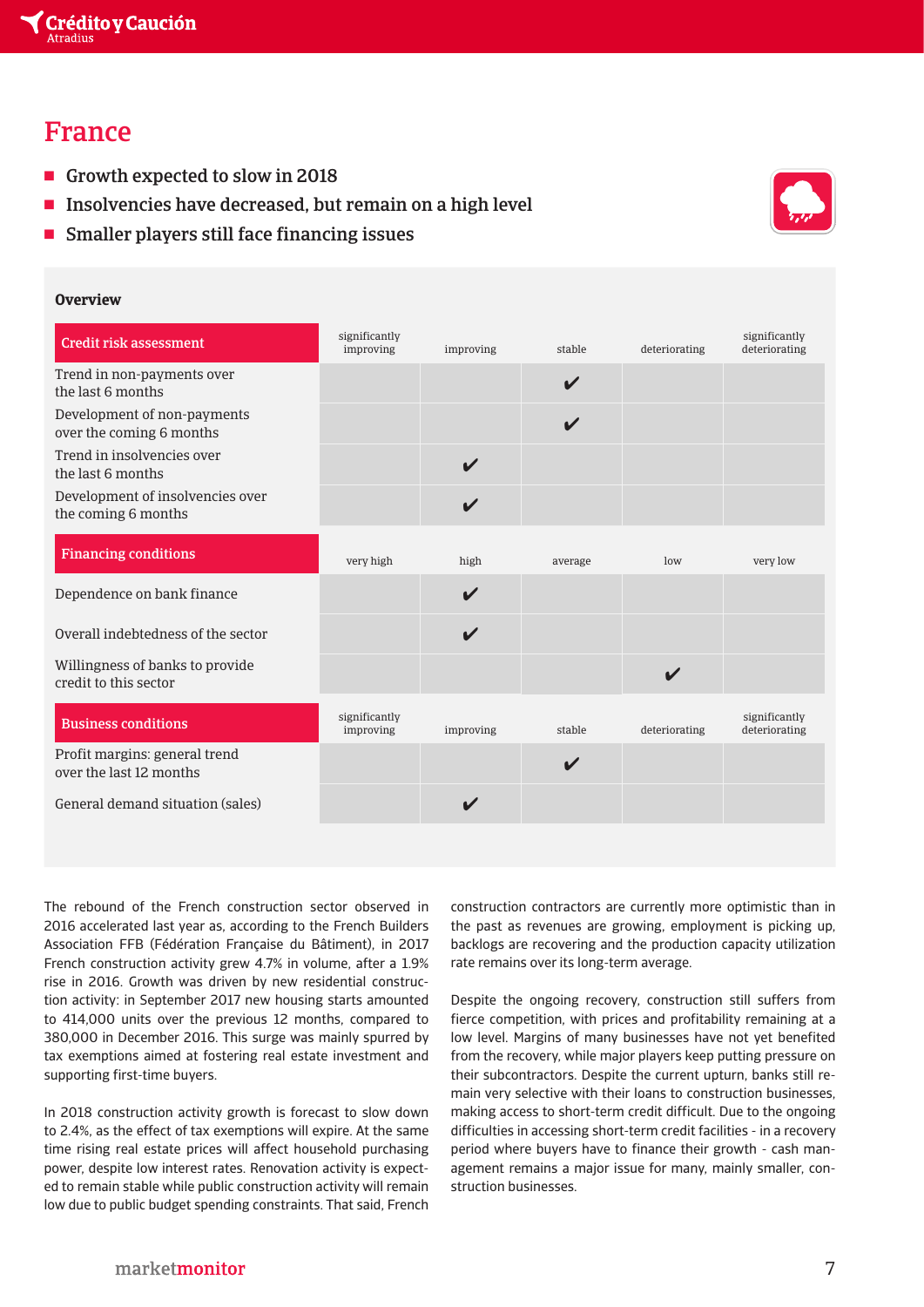#### **France: construction sector**

|                                                         | 2017       | 2018f    | 2019f |
|---------------------------------------------------------|------------|----------|-------|
| GDP growth $(\%)$                                       | 1.8        | 1.9      | 1.7   |
| Sector value added<br>growth <sub>(%)</sub>             | 1.6<br>1.8 |          | 1.8   |
| Sector share in the national economy $(\%)$             |            | 4.5      |       |
| Average sector growth over the past<br>$3$ years $(\%)$ |            | $-0.1$   |       |
| Average sector growth over the past<br>5 vears $(\%)$   |            | $-1.5$   |       |
| Degree of export orientation                            |            | very low |       |
| Degree of competition                                   |            |          | high  |
|                                                         |            |          |       |

Sources: Macrobond, Oxford Economics

After a decrease in 2016 non-payment notifications only levelled off in 2017, therefore remaining at a high level, and no substantial decrease is expected in 2018. At least construction insolvencies continued to decrease in 2017 (down 12% year-on-year in the period of January-September 2017). This positive trend is expected to continue in 2018, with business failures expected to decline by about 7%. However, compared to other industries the share of construction insolvencies and protracted payments is expected to remain high.

Despite the current recovery we remain cautious in our underwriting stance, but we continue to provide cover to our customers whenever it is reasonable and prudent to do so. We closely monitor and review buyers to anticipate potential risks to our customers.

We continue to scrutinise the public construction subsector due to weak demand and very high regional disparities. Despite a modest recovery in 2017 and a stable performance outlook in 2018 we continue to pay attention to the furnishing segment (insulation, plastering, joinery installation, plumbing, roof covering).

We also closely monitor the construction materials wholesaler business, which suffered in 2017 as customers took advantage of fierce competition in this segment by putting pressure on sales prices.

We focus on the cash situation and loan facilities available to buyers, especially smaller and mid-sized companies. Several key financial indicators must be analysed: the level of activity, margins and ability to fund working capital requirements. High financial costs are a key indicator of potential pressure on cash. We also try to assess the ability of construction businesses to manage bigger projects than usual, as we often notice that smaller enterprises cannot cope with financial distress due to insufficient pricing and allocation of resources.

#### **French construction sector**

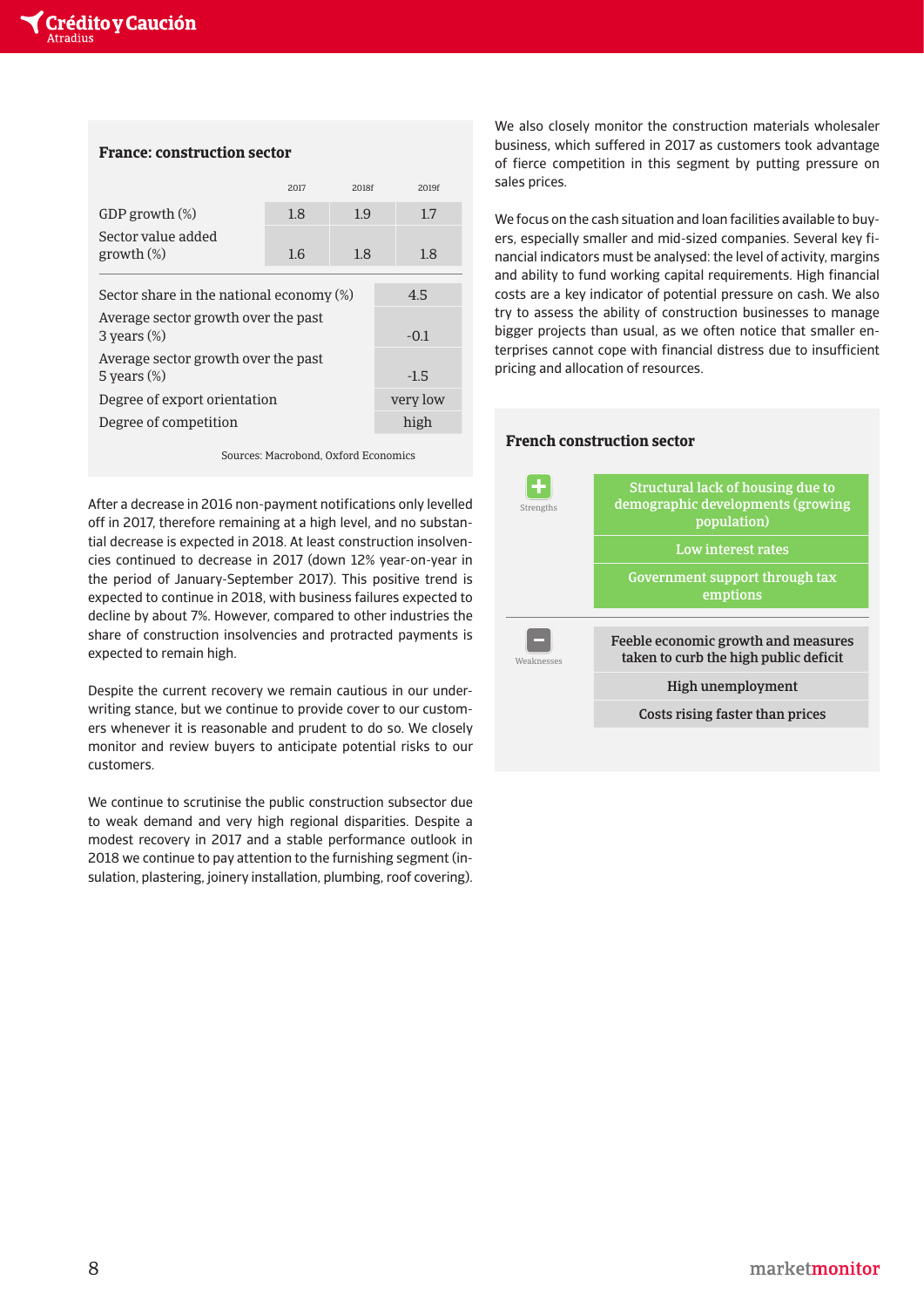# Italy

- $\blacksquare$  Low spending capacity and tight credit conditions
- $\blacksquare$  A modest rebound is underway
- $\blacksquare$  High insolvency level remains

## **Overview**

| <b>Credit risk assessment</b>                            | significantly<br>improving | improving | stable                     | deteriorating              | significantly<br>deteriorating |
|----------------------------------------------------------|----------------------------|-----------|----------------------------|----------------------------|--------------------------------|
| Trend in non-payments over<br>the last 6 months          |                            |           | V                          |                            |                                |
| Development of non-payments<br>over the coming 6 months  |                            |           | $\boldsymbol{\mathcal{U}}$ |                            |                                |
| Trend in insolvencies over<br>the last 6 months          |                            |           | $\boldsymbol{\nu}$         |                            |                                |
| Development of insolvencies over<br>the coming 6 months  |                            |           | $\boldsymbol{\nu}$         |                            |                                |
| <b>Financing conditions</b>                              | very high                  | high      | average                    | low                        | very low                       |
| Dependence on bank finance                               | $\boldsymbol{\nu}$         |           |                            |                            |                                |
| Overall indebtedness of the sector                       | $\boldsymbol{\mathcal{U}}$ |           |                            |                            |                                |
| Willingness of banks to provide<br>credit to this sector |                            |           |                            | $\boldsymbol{\mathcal{U}}$ |                                |
| <b>Business conditions</b>                               | significantly<br>improving | improving | stable                     | deteriorating              | significantly<br>deteriorating |
| Profit margins: general trend<br>over the last 12 months |                            |           | V                          |                            |                                |
| General demand situation (sales)                         |                            |           | V                          |                            |                                |
|                                                          |                            |           |                            |                            |                                |

While Italy´s construction sector continued to grow in 2017 the industry is still far away from a real rebound, as construction investments in Italy shrank by more than 35% between 2007 and 2016. According to the Italian construction association ANCE, construction investment increased just 0.2% in 2017, driven by restorations (up 0.5%) and non-residential building activity (up 0.6%), while the new residential building segment continued to contract (down 1.5%).

In 2018, the modest recovery in construction investment is expected to continue improving 1.5%, with positive growth anticipated across all subsectors (investments in new houses and restorations up 1%, commercial constructions up 0.7% and growth in public construction up 4%). According to the Italian government EUR 100 billion is earmarked for public construction spending over the next 15 years, and an additional EUR 3.3 billion is earmarked for rebuilding activities in certain regions affected by earthquakes.

Next to the still low spending capacity, tight lending conditions set by banks remain the main reason for the still subdued performance of construction, exacerbating the fact that many Italian construction businesses remain highly geared. New loans for construction businesses decreased 68% in value between 2007 and 2016, but in 2017 some signs of stabilization were seen.

Loans granted to local municipalities have sharply deteriorated (EUR 651 million in 2016 compared to EUR 6.3 billion in 2000). Therefore it comes as no surprise that late payments from public bodies have also contributed to market difficulties. According to ANCE, in H1 of 2017 about 70% of the construction companies recorded late payments from public entities (paying after 156 days on average, compared to 60 days required by EU laws). At least it can be said that average payment delays have shown an improving trend in recent years, down from 160 days in 2013 and 112 days in 2016 to 96 days in H1 of 2017.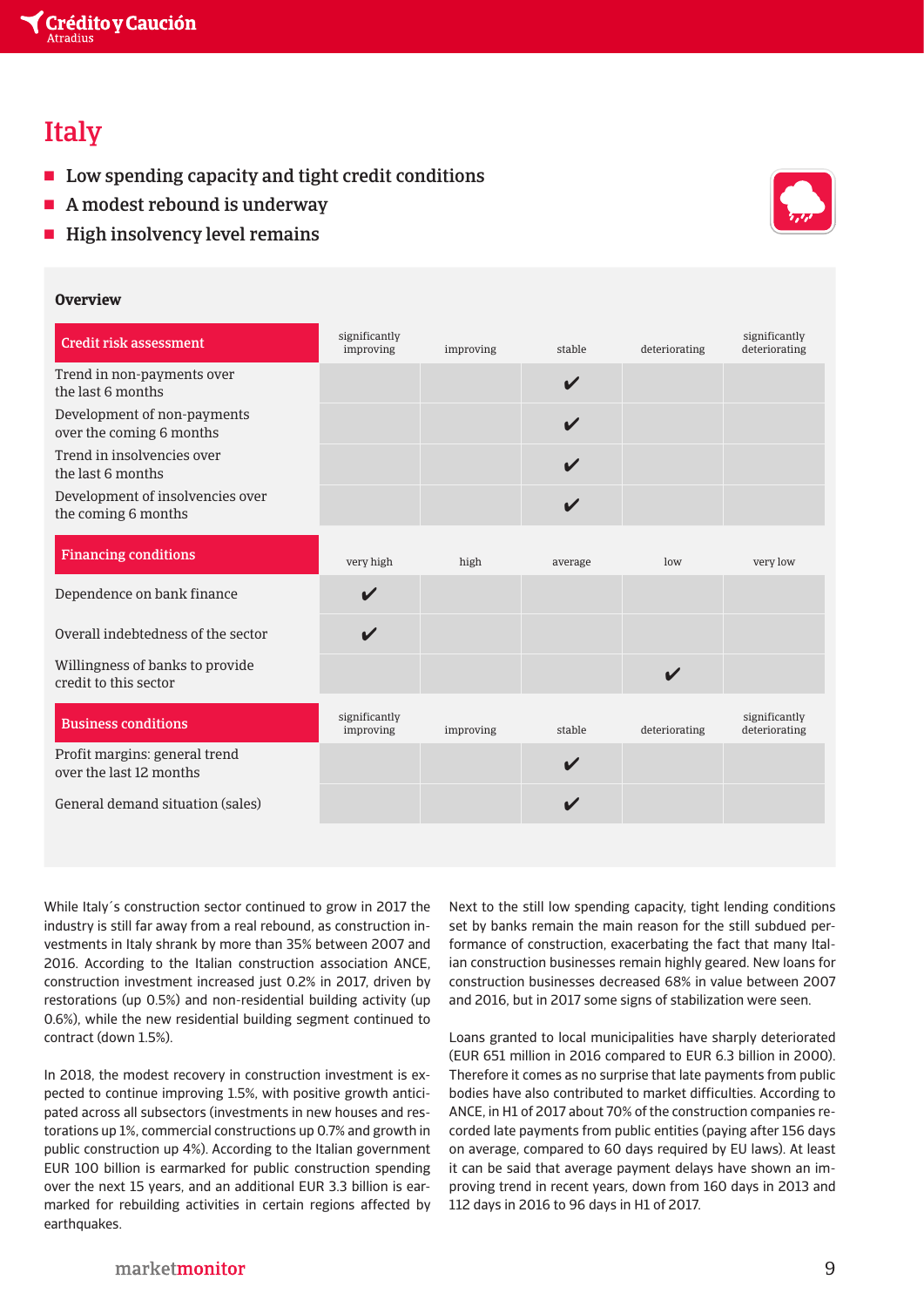#### **Italy: construction sector**

|                                                         | 2017 | 2018f    | 2019f |
|---------------------------------------------------------|------|----------|-------|
| GDP growth $(\%)$                                       | 1.6  | 1.4      | 1.1   |
| Sector value added<br>growth <sub>(%)</sub>             | 2.O  | 2.5      | 2.2.  |
| Sector share in the national economy $(\%)$             |      | 4.1      |       |
| Average sector growth over the past<br>$3$ vears $(\%)$ |      | 0.3      |       |
| Average sector growth over the past<br>5 vears $(\%)$   |      | $-2.0$   |       |
| Degree of export orientation                            |      | very low |       |
| Degree of competition                                   |      | high     |       |
|                                                         |      |          |       |

Sources: Macrobond, Oxford Economics

While the profitability of many Italian construction businesses remains low, at least no deterioration is expected in 2018. Non-payment notifications remain at a high level in 2018, but no major increase is expected. The same accounts for construction insolvencies, which remain at an elevated level.

Given the on-going issues our underwriting stance remains restrictive, especially for small and medium-sized construction businesses as well as cooperatives and consortiums focused on residential construction and/or dependent on public construction (new buildings shrank by more than 63% between 2008 and 2016). The only exceptions are businesses active in renovation work supported by government incentives (up 20% between 2008 and 2016).

While larger, more export oriented construction players have proved to be more resilient so far, we have recently taken a more prudent underwriting approach on businesses with substantial business in countries with elevated economic and political risk (such as Algeria and Venezuela).

#### **Italian construction sector**

| Strengths  | Larger players benefit from export<br>demand    |
|------------|-------------------------------------------------|
|            | Still weak domestic demand                      |
| Weaknesses | Restrictive bank lending                        |
|            | Smaller businesses lack financial<br>resilience |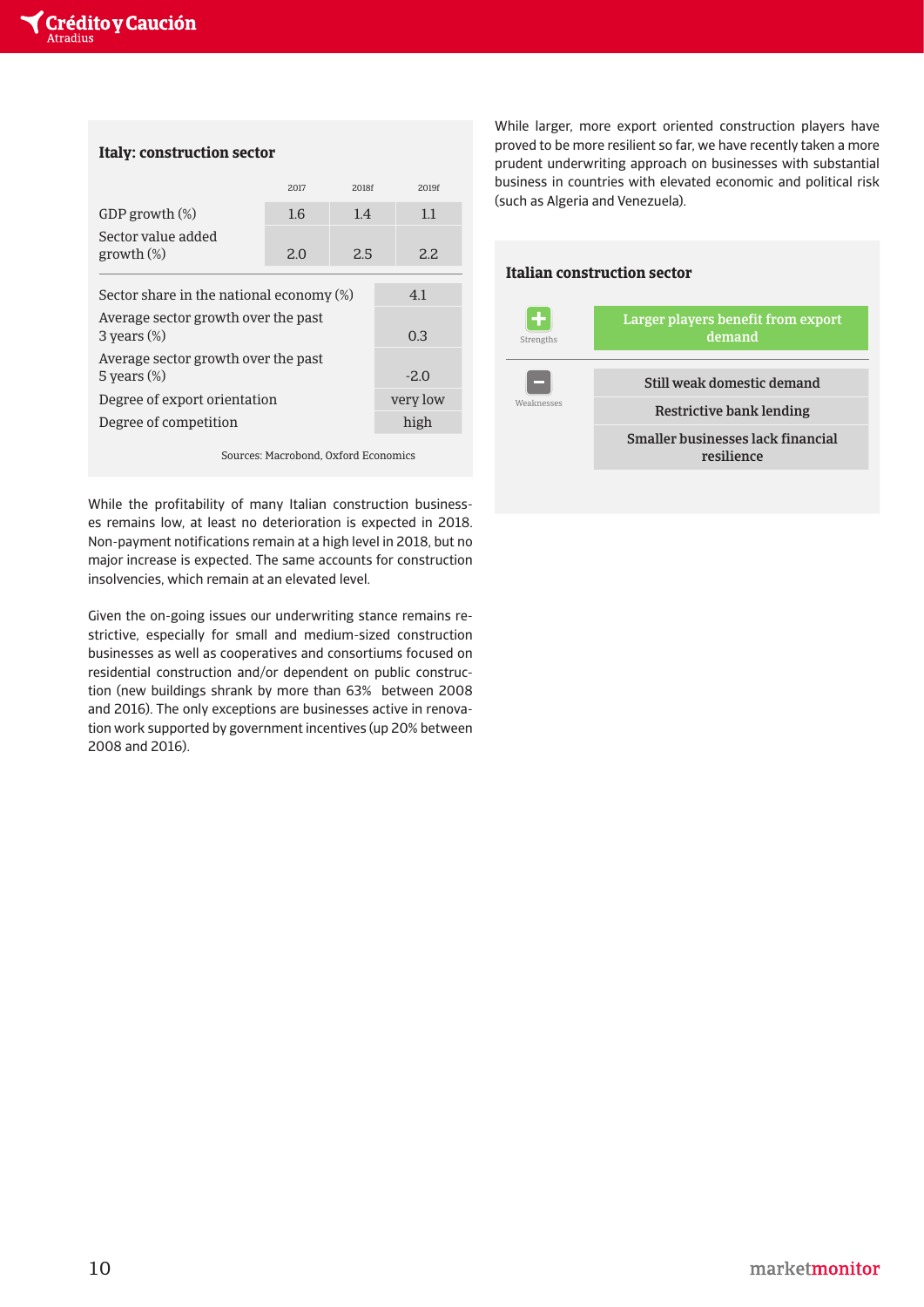## United Kingdom

- $\blacksquare$  The recent failure of a major contractor will have a major knock-on effect
- **The Insolvencies are expected to increase by about 4%-5% in 2018**



 $\blacksquare$  Brexit will have an impact on construction performance

#### **Overview**

| Credit risk assessment                                   | significantly<br>improving | improving                  | stable                     | deteriorating              | significantly<br>deteriorating |
|----------------------------------------------------------|----------------------------|----------------------------|----------------------------|----------------------------|--------------------------------|
| Trend in non-payments over<br>the last 6 months          |                            |                            |                            | $\boldsymbol{\mathcal{U}}$ |                                |
| Development of non-payments<br>over the coming 6 months  |                            |                            |                            | $\boldsymbol{\mathcal{U}}$ |                                |
| Trend in insolvencies over<br>the last 6 months          |                            |                            | V                          |                            |                                |
| Development of insolvencies over<br>the coming 6 months  |                            |                            |                            | $\boldsymbol{\mathcal{U}}$ |                                |
| <b>Financing conditions</b>                              | very high                  | high                       | average                    | low                        | very low                       |
| Dependence on bank finance                               |                            | V                          |                            |                            |                                |
| Overall indebtedness of the sector                       |                            | $\boldsymbol{\mathcal{U}}$ |                            |                            |                                |
| Willingness of banks to provide<br>credit to this sector |                            |                            |                            | $\boldsymbol{\mathcal{U}}$ |                                |
| <b>Business conditions</b>                               | significantly<br>improving | improving                  | stable                     | deteriorating              | significantly<br>deteriorating |
| Profit margins: general trend<br>over the last 12 months |                            | ✔                          |                            |                            |                                |
| General demand situation (sales)                         |                            |                            | $\boldsymbol{\mathcal{U}}$ |                            |                                |
|                                                          |                            |                            |                            |                            |                                |

According to the Office of National Statistics (ONS) construction performance weakened towards the end of 2017, as output in the period September to November 2017 decreased 2.1% compared to the period June to August 2017. Previous decreases in new orders, particularly in the commercial and public non-housing segments, now appear to be filtering through into lower volumes of work.

In 2018 the residential construction sector is expected to grow, as the government announced an additional housing stimulus package worth GBP 15.3 billion over the next five years, bringing total support for housing to at least GBP 44 billion over this period. Public spending on infrastructure is expected to expand, and some big projects such as Crossrail 2, Thameslink, HS2 and Hinkley Point should ensure improved performance in 2018. That said, the outlook for commercial construction remains more muted, as uncertainty over the outcome of Brexit negotiations has a dampening effect on British businesses investments.

Legacy contracts have been a serious issue for the construction industry over the past 3-4 years, as many businesses pursued an aggressive accounting strategy by sealed risky contracts which proved unprofitable. Problems have been exacerbated by rising raw materials and labour costs. In 2017 four out of the top 10 construction companies in the UK issued profit warnings, and in January 2018 Carillion, the 2nd largest construction company in the UK and one of the government's biggest contractors, filed for voluntary liquidation, struggling under GBP 1.5 billion of debt including a pension shortfall of GBP 587 million.

The subsequent knock-on effect is expected to be huge, as it is anticipated that between 25,000 and 30,000 suppliers and subcontractors are owed around GBP 2 billion. This will surely cause substantial financial distress for thousands of suppliers along the value chain.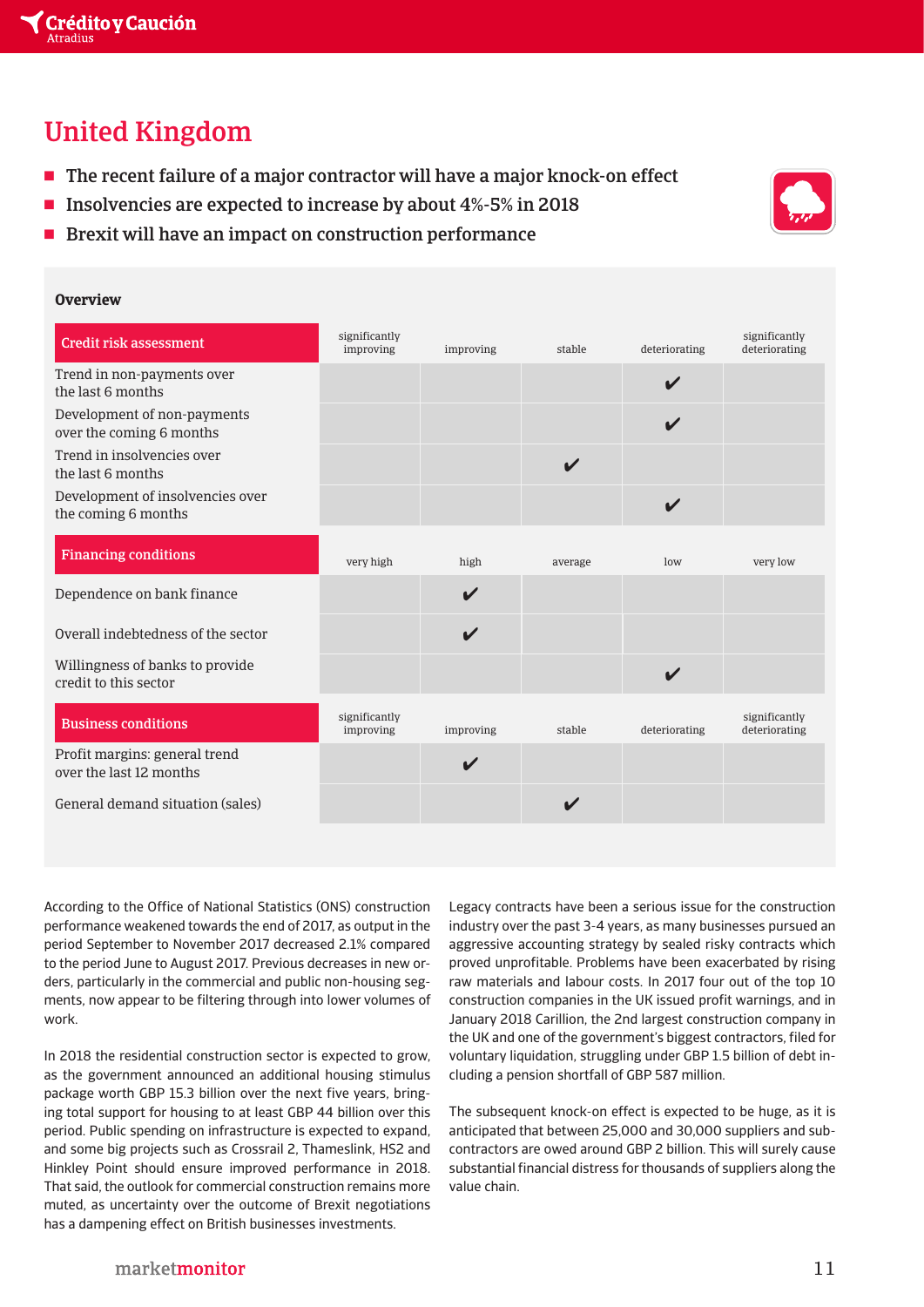#### **United Kingdom: construction sector**

|                                                         | 2017 | 2018f | 2019f |
|---------------------------------------------------------|------|-------|-------|
| GDP growth $(\%)$                                       | 1.5  | 1.5   | 1.6   |
| Sector value added<br>growth <sub>(%)</sub>             | 1.4  | 0.9   | 1.5   |
| Sector share in the national economy $(\%)$             |      | 49    |       |
| Average sector growth over the past<br>$3$ years $(\%)$ |      | 2.7   |       |
| Average sector growth over the past<br>5 vears $(\%)$   |      | 0.9   |       |
| Degree of export orientation                            |      | low   |       |
| Degree of competition                                   |      |       | high  |
|                                                         |      |       |       |

Sources: Macrobond, Oxford Economics

Average payment in the British construction industry is 75 days, and the level of protracted payments and payment delays remains high. After increasing in 2017, the level of non-payment notifications is expected to increase further in H1 of 2018, additionally fuelled by the Carillion liquidation. For many smaller construction businesses problems further up the supply chain regarding delays in payments will only intensify the issues they already have and drain them of their "lifeblood" of cash, which could have serious repercussions on their performance. With the problems experienced by tier one contractors in 2017 and the Carillion liquidation, access to bank finance remains difficult, especially for smaller construction businesses and companies in sectors such as support services, particularly those with feeble balance sheets.

Due to all this and a general concern over the overall state of the UK economy the level of insolvencies in the construction sector will remain high and is expected to increase further in 2018, by about 4%-5% year-on-year.

Beside the current market shake-up caused by the Carillion liquidation the Brexit issue will undoubtedly have an impact on the construction market, as the industry is very susceptible to shifts in investor confidence. If the coming months fail to deliver greater clarity about the conditions under which the UK will leave the EU, the commercial and infrastructure segments in particular could struggle.

As more than 60% of building materials are imported from the EU, any increase in tariffs or limits on quantities imported after leaving the EU could lead to higher costs for British construction businesses and a shortage of building materials. Once the UK leaves the Single Market it is likely that the current issue of skill shortage will worsen, especially if there are no follow-up agreements with the EU on the free movement of people. This could result in even higher pressure on wages, causing construction firms to face considerably higher project costs. Additionally it could reduce the capacity of the industry to deliver new houses to meet the government's housing targets, and therefore further deepen the current housing shortage, especially in London.

Currently the UK construction sector still benefits from having access to the European Investment Bank (EIB) and the European Investment Fund (EIF), which have invested EUR 7.8 billion in major infrastructure projects in the UK and provided loans worth more than EUR 500 million to smaller British construction businesses. A loss of that financial support could significantly impact the ability of businesses to deliver big infrastructure projects such as High Speed 2 and reduce development opportunities for start-ups.

We continue to underwrite cautiously, with risks considered on a case-by-case basis, while the failure of Carillion has increased vigilance. Even more than in the past the need for up to date regular financial information supported by visits, meetings and conference calls is essential to be able to provide the most informed underwriting decision. The speed at which seemingly good performing construction businesses can deteriorate requires extra scrutiny on order books, margins and contract details.

#### **British construction sector**

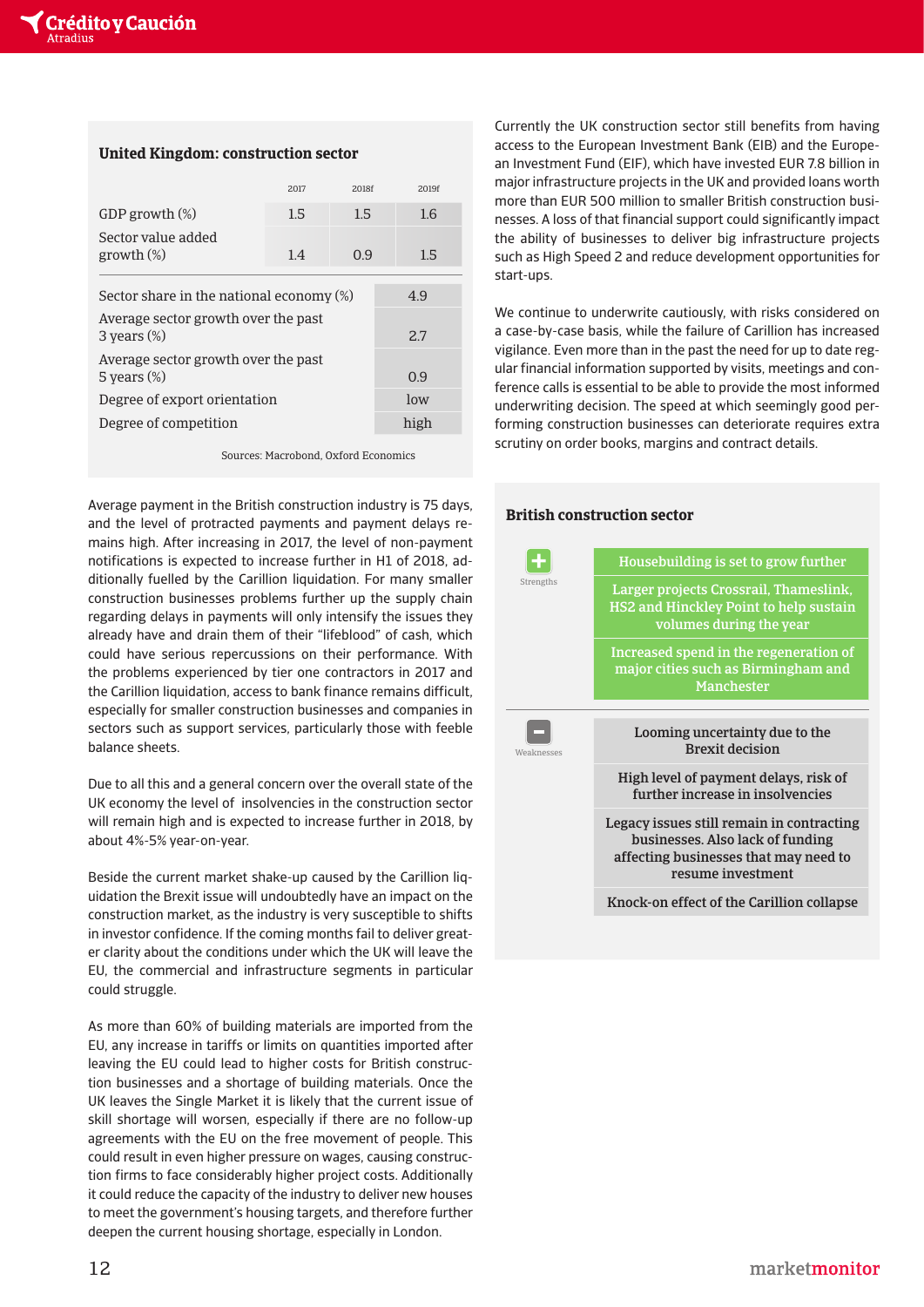## Market performance snapshots

## Romania

2018.

- **F** Insolvencies increased in 2017
- Subdued investment in infrastructure works
- Access to bank loans remains restricted

The volume of construction work decreased 10.3% year-on-year between January and October 2017 – a decline mainly caused by poor financing of infrastructure works. At the same time growth of private investments in the residential and commercial sector (retail and offices) has continued to support activity in the industry, which is expected to record 2.2% value added growth in

Investment in public construction is still insufficient given the overall market potential, mainly hampered by underfunding of local infrastructure. This also constrains a potential surge in commercial construction activities, while residential construction remains positive, partly compensating the reduction in engineering and non-residential work. In the construction materials subsector many companies generate only small profit margins while there is a need to provide high quality products and services in order to expand the business.

Due to the current lack of government investments/projects competition has become fiercer. However, a number of construction companies that typically focus on public projects are offseting the reduction with residential and commercial projects.

Many construction businesses are heavily indebteded., The main financing sources are suppliers and banks. However, banks are rather cautious in providing loans to the industry due to the large number of insolvencies and generally volatile market demand situation.

Payment duration in the industry is 90-120 days, on average, and the level of protracted payments remains high. As construction projects usually take an extended amount of time to be completed, buyers rely heavily on protracted payments, which is increasing the risk in the value chain. At the same time public bodies are paying slower than private companies.

In H1 of 2017 construction insolvencies increased 6% year-onyear, accounting for 17% of all business failures in Romania. It is expected that there will be no major construction insolvency increase in 2018, however this depends on a stable economic environment with no major decrease in government investments.

Due to high risk and elevated insolvency numbers our underwriting stance remains restrictive for all construction subsectors. For larger requests we require constantly updated financial information and payment experience. In the public construction segment the state is generally slow to pay for completed work, which is putting pressure on the liquidity of related buyers. Therefore we take extra care reviewing the financing conditions of public projects.

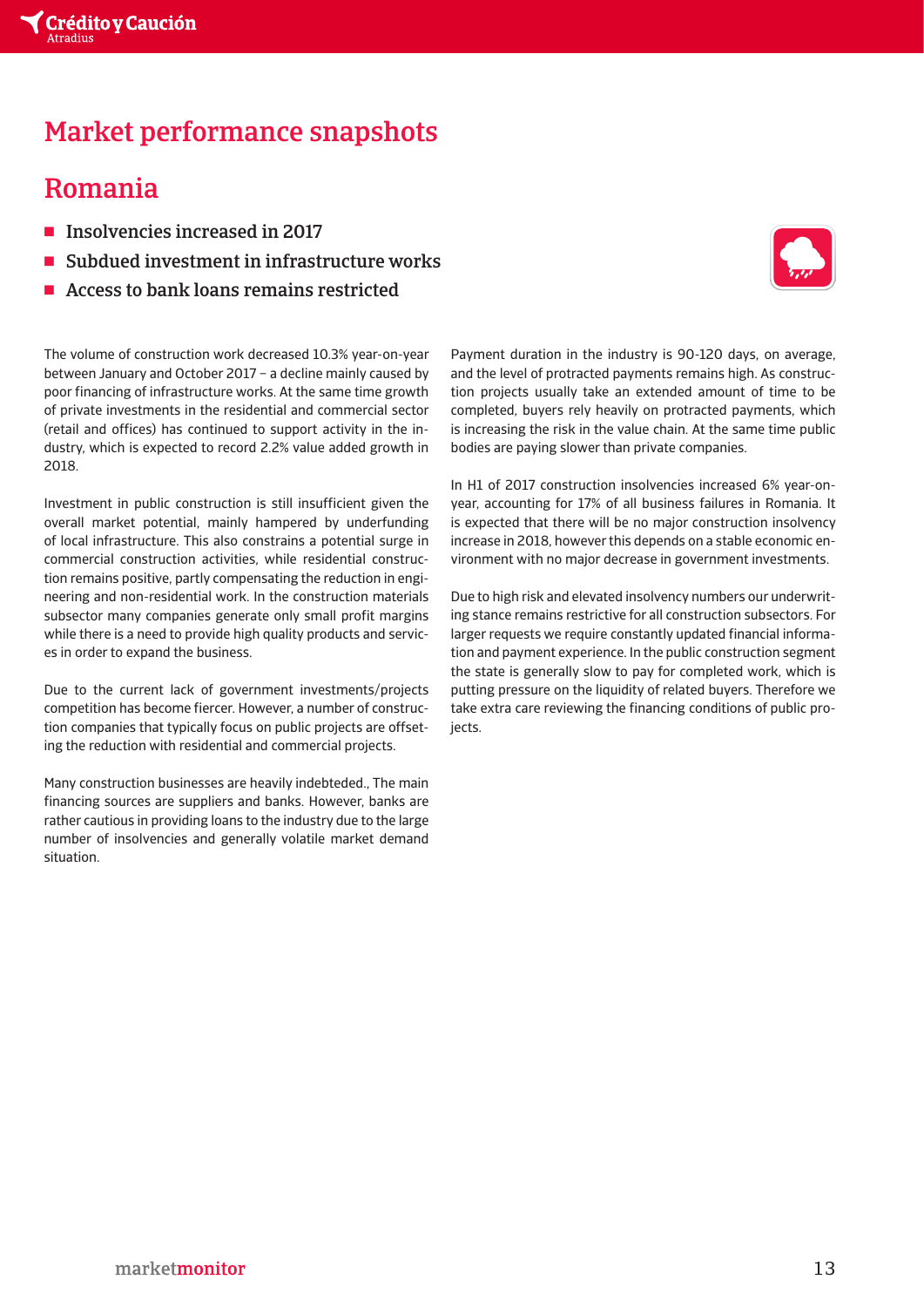

## Spain

- $\blacksquare$  The rebound continues, but long payment terms remain an issue
- $\blacksquare$  Insolvencies expected to decrease by more than 5%
- $\blacksquare$  Still low activity in the public segment



The Spanish construction sector continued its rebound, that started in 2015, with an estimated value added growth rate of 4.2% in 2017, mainly due to Spain´s economic recovery and increased foreign investments. However, it must be said that the current construction recovery comes from a very low level following years of severe recession, as domestic production had decreased by more than 50% in the period 2007-2014.

In 2018 value added construction growth is expected to increase again by about 2.5%-3%, mainly driven by residential and commercial construction, while growth in the public construction/ civil engineering segment is expected to be subdued.

Competition in the industry has dropped off significantly, as a large number of players have left the market since 2008 and there is a high degree of specialisation among the remaining players. Profit margins have increased in 2017 and are expected to improve further in H1 of 2018. However, the profit and loss accounts of businesses active in energy-intensive subsectors (e.g. cement and ceramics) are negatively affected by elevated electricity and gas costs.

Spanish construction businesses are highly dependent on bank funding and other sources of external financing. In this respect, conditions for external financing have continued to improve in 2017 due to the robust performance of the Spanish economy. However high leverage still remains a serius issue for many Spanish costruction businesses.

The contruction sector maintains a record of frequent and long payment delays. Despite the fact that the average payment period has improved in recent years, it continues to be high, at 93 days on average. Late payment of mainly larger players continues to negatively affect the working capital management of many smaller players. It is expected that construction payment delays will level off in H1 of 2018.

Construction insolvencies have shown annual decreases since 2014, as the remaining businesses are more resilient. It is expected that construction insolvencies will decrease further in 2018, by 5%-9% year-on-year, due to the satisfying growth outlook and the lower indebtedness of many businesses.

Due to the ongoing rebound, our underwriting stance for the construction sector has become less restrictive than in previous years, with an open stance for larger businesses and international groups. However, we are still prudent with smaller businesses as the market has not yet fully consolidated, many companies are still highly indebted and lending conditions have not yet fully eased. We are also more cautious when underwriting businesses dependent on the public construction sector, as the activity level in civil works remain low due to constrained spending by the Spanish government (fiscal consolidation in order to reduce the public deficit).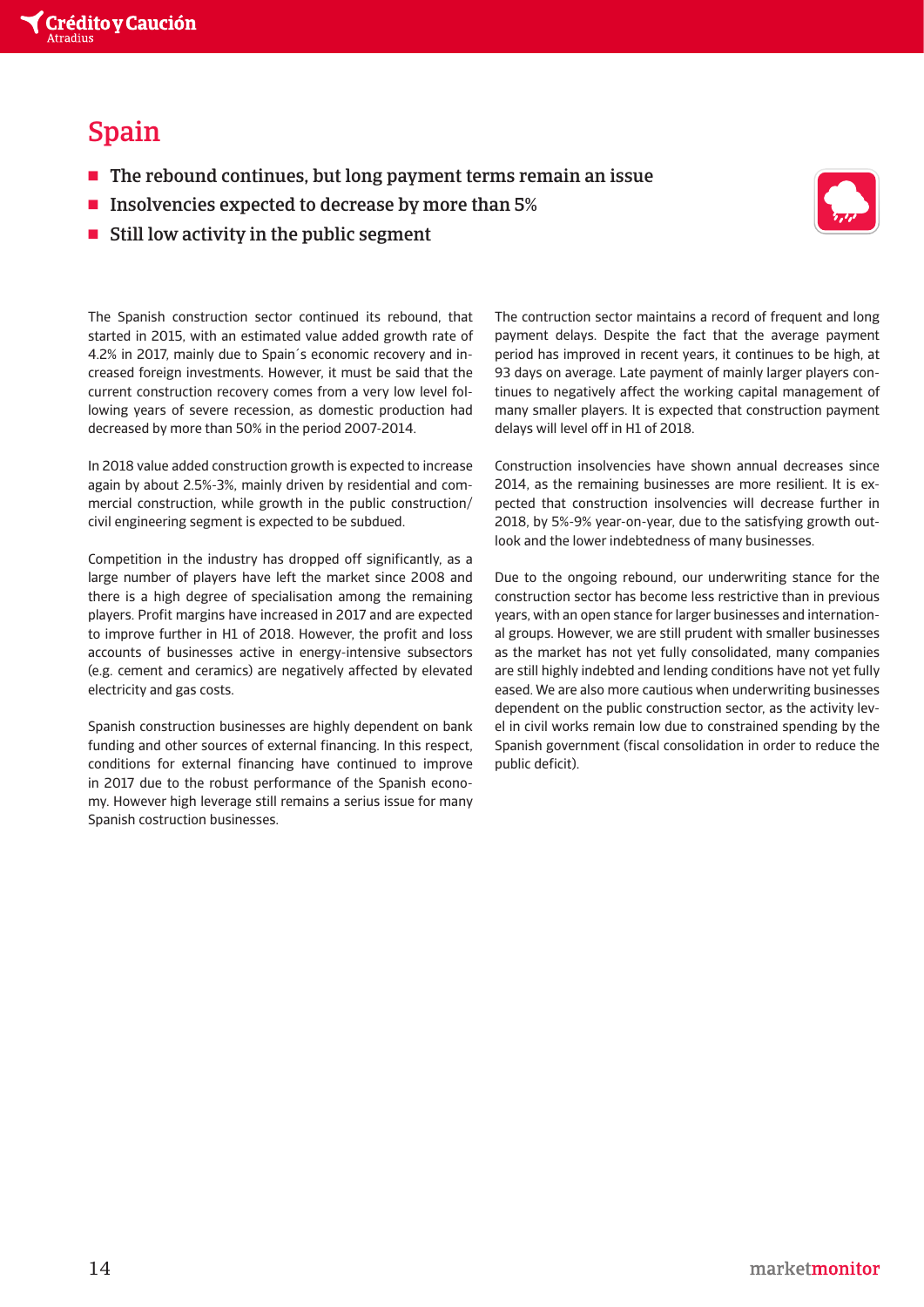## United States

- $\blacksquare$  The robust performance is set to continue in 2018
- $\blacksquare$  The outlook for infrastructure investment growth remains uncertain
- $\blacksquare$  Payments take 38 days on average



In 2017 the US construction industry continued to expand, with a value added sector growth rate of 2.3%. It is estimated that private residential construction spending increased more than 7% and non-residential construction about 4%, while public construction spending decreased 4%-6%.

US construction expansion is set to continue in 2018, underpinned by robust economic growth, with building businesses profit margins expected to remain stable, as price increases are offset by higher costs. Construction starts are expected to increase about 5% in 2018 with commercial construction forecast to pave the way with a double digit growth rate. Construction spending is expected to increase 7%, mainly due to a surge in the private residential segment.

However, despite repeated announcements by the US administration that it will invest in infrastructure improvements, a public construction spending increase remains uncertain, as political gridlock and shifting priorities have so far stifled promises to boost infrastructure spending. At the same time a combination of rising prices and higher interest rates (the Federal Reserve tightened its monetary policy in December 2017, and additional interest rate hikes are expected in 2018) may dampen the housing market in 2018, particularly in the first time home buyers segment, which has been expanding since 2011.

Both construction businesses leverage and dependence on bank financing are generally high. Companies that show consistent profitability, healthy balance sheets and prompt payment trends are generally able to obtain lines of credit, while viable and promising projects continue to be attractive to lenders in the growing market. However, the volatile nature of the construction sector continues to bottleneck financing options for companies with liquidity issues.

Payments in the US construction industry take 38 days on average, while 60 day and even 90 day terms are not uncommon. Over the last two years, payment experience in the construction sector has been decent, and the overall number of late payment notifications received in 2017 increased only slightly compared to 2016. No insolvency increase is expected in 2018.

Due to several years of stable growth we have continued to increase our risk appetite for the industry throughout all major segments (residential, commercial, public construction and construction materials). However, caution is advised with smaller construction businesses, which still show higher bankruptcy rates than their peers in other industries.

When available, financial statements are to be reviewed annually with supplemental soft credit information reviewed more frequently. Trading experience will be used to gain a better comfort level in gauging the relationship between our customers and their buyers. Reduction or withdrawal of cover is considered if the buyer shows significantly worsening results, including losses, heavy debt levels, problems with working capital, cash flow, liquidity or deteriorating payment trends.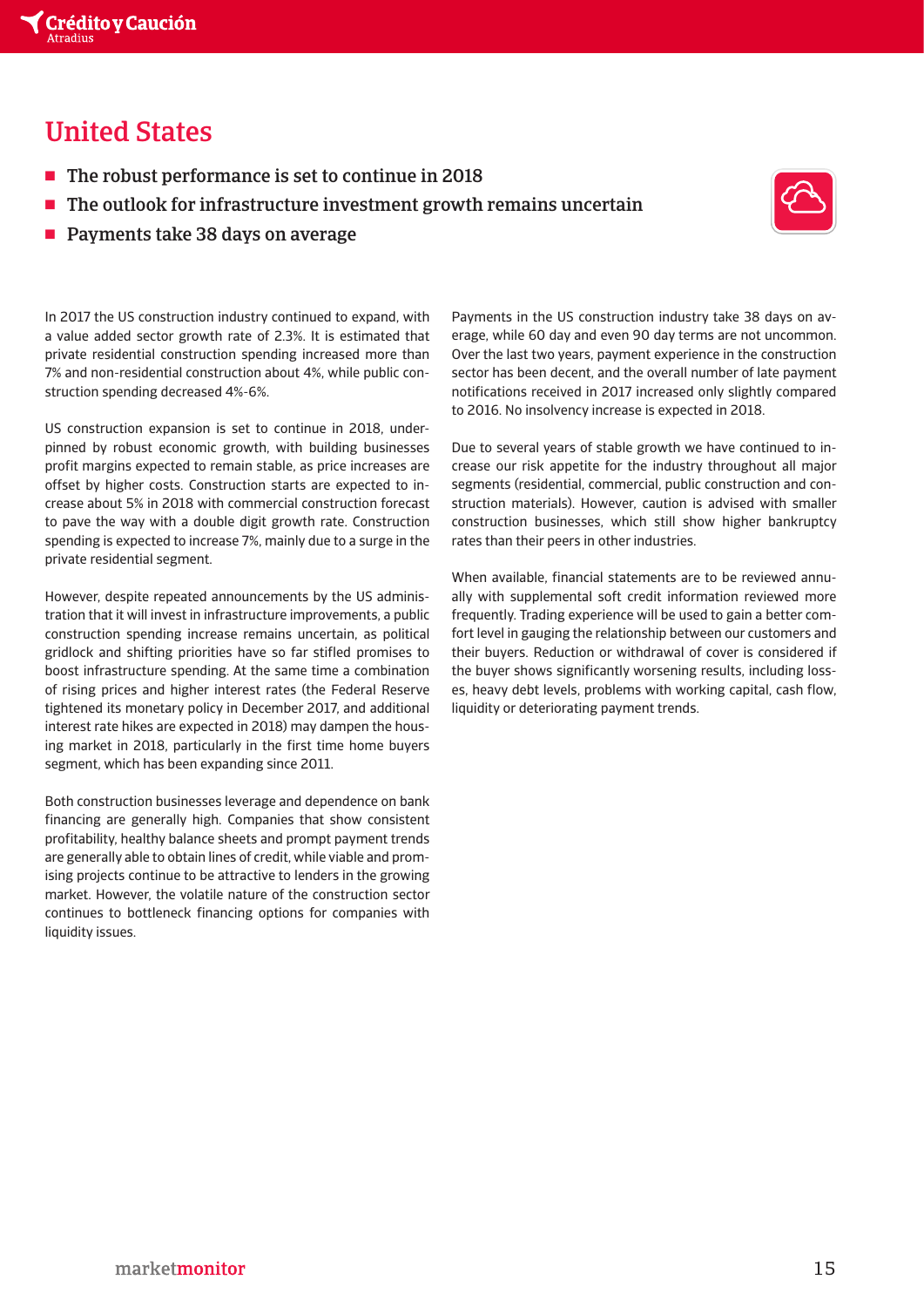## Market performance at a glance

### Australia

- **T** Construction is a significant contributor to the Australian economy, accounting for approximately 9% of GDP. 2017 is expected to be the final year of contraction in non-residential and engineering construction before modest growth returns in 2018.
- While mining-related activity could decline further this year, the prospects for growth in other parts of engineering and non-residential construction are improving and expected to outweigh any further contraction in mining related work. Engineering construction output – particularly infrastructure-related projects for road and rail, largely located on the east coast – is forecast to increase about 3.5% in 2018.
- Residential construction growth is expected to level off or slightly contract in 2018, as lenders are tightening terms and conditions for borrowers, particularly investors. An increase in the number of apartments and decrease in Chinese buyers is also playing a part in the slow price growth.
- The "two speed economy" is supported by the differences in performance and outlook of the construction market in the various Australian regions. Queensland, Western Australia and the Northern territory are all considered to be so-called "mining states" and are forecast to account for about AUD 7 billion decrease in construction activity in 2018. On the other hand, the South Eastern regions are forecast to maintain the present levels of activities.
- Payments in the construction sector take 30-60 days on average, and the level of non-payment notifications remains high. The number of credit insurance claims is expected to remain elevated in 2018.
- Our underwriting approach remains cautious, particularly for small businesses, the mining-related segment and the Western Australia and Queensland markets generally. Overall, construction sector performance still needs to be closely monitored given its volatility.

### Hungary

- **The demand situation in the Hungarian construction sector** remains good, with 3.4% value added growth in 2017 and a 110% year-on-year increase of in orders received by the end of 2017.
- **Profit margins of construction businesses are low, mainly** due to substantial competition in the market and contracts being made at low price levels.While margins have increased in 2017 a decrease is expected in 2018 due to rising raw material prices and higher labour costs.
- Both gearing and dependence on bank financing are high in the Hungarian construction industry. Many smaller businesses are undercapitalized and require external financing, but only a small share of them are really creditworthy. Although banks have increased their willingness to provide loans since 2016, lending conditions remain tight. While interest rates of residential property loans have declined, banks still prefer office space projects to residential ones.
- $\blacksquare$  Payments in the construction industry take 60-120 days on average and the payment behaviour has been rather bad over the past two years, with a high level of protracted payments. Non-payment notifications increased in 2017, and further increases are expected in 2018, as many small businesses show weak financials and struggle with low contractual prices and increasing labour costs.
- $\blacksquare$  The number of insolvencies is very high compared to other Hungarian industries and many small companies active in the construction sector have a very short lifespan. Smaller players often lack the ability to make efficiency-enhancing investments necessary to survive in the market. It is expected that construction insolvencies will increase by 5%-10% in 2018.
- **P** Despite the sector's positive performance in 2017 and turnover growth estimated at 10% in 2018 our underwriting approach remains generally restrictive, as many small and undercapitalized businesses are active in the market.
- **T** In the residential construction segment property price inflation and increasing operating expenses pose a risk, while uncertainty about a potential VAT increase on housing construction (from 5% to 27% as of 2019) remains. However, we are less restrictive in the public construction segment. After a low level in 2016, public procurement tenders partly funded by the EU (road, railroad, civil engineering) have recently surged again.

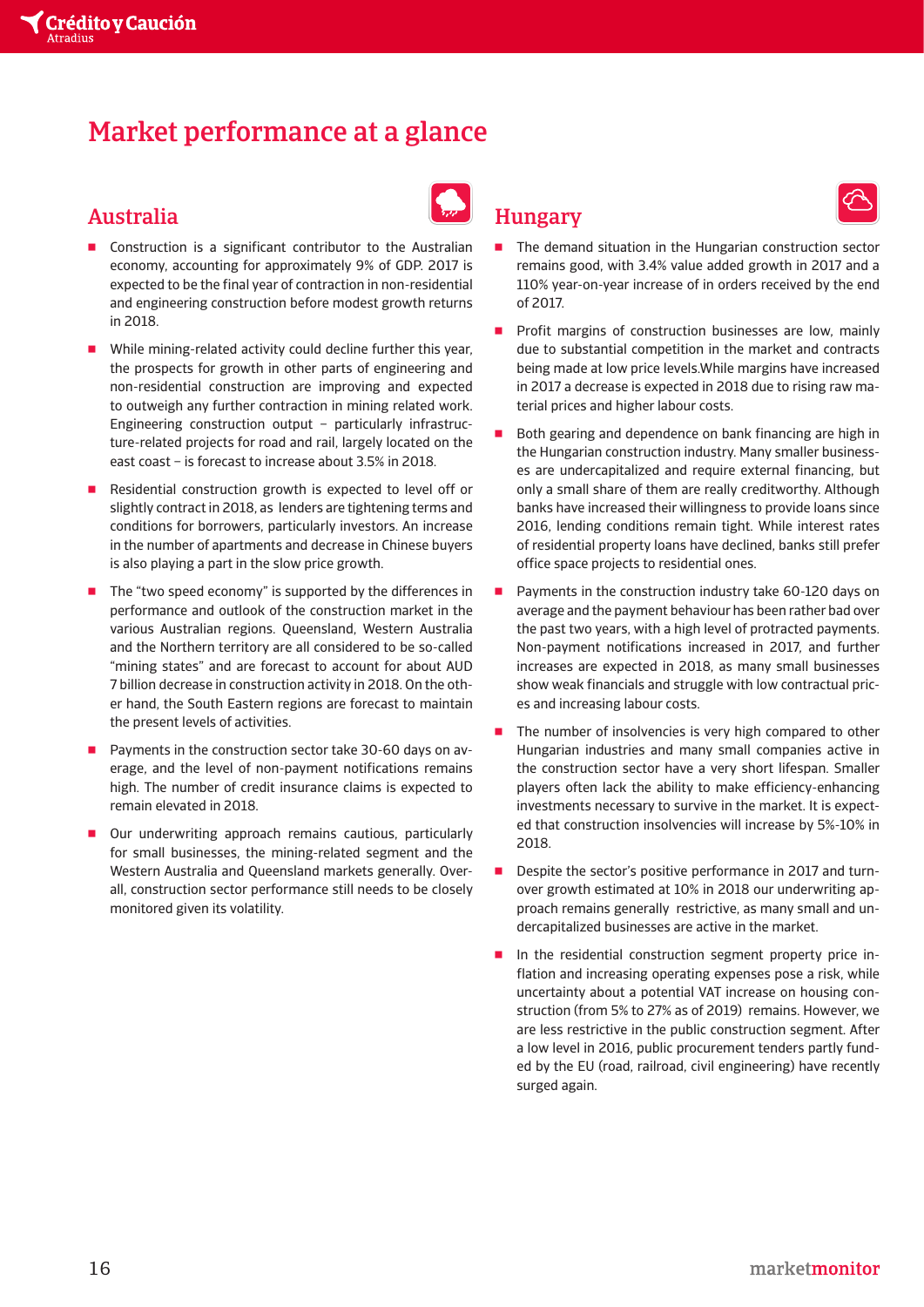## **Mexico**



- The outlook for 2018 remains subdued and the (already low) profit margins of many construction businesses are expected to deteriorate further in H1of 2018, mainly due to ongoing low building investment by the government and lower market activity ahead of the July 2018 presidential and general elections. Additionally, uncertainty over the outcome of the ongoing NAFTA renegotiations has an impact on building investments in Mexico.
- In general banks are not restrictive in providing loans to the construction sector. However, the currently high interest rates are an issue for lenders.
- On average, payments in the construction industry take 45-120 days. It is common for buyers in this sector to pay slowly, especially in the public infrastructure segment. Due to the subdued demand situation it is expected that non-payment notifications will increase in 2018.
- While keeping a neutral underwriting stance for businesses active in the residential and commercial construction segments, we are restrictive on public construction and construction materials.



Poland





- Construction turnover increased in 2017 compared to 2016, and value added growth rose 4.7%. In 2018 2.9% a growth rate is expected. However, the average annual margin in the industry decreased from 28,6% in 2016 to 26,8% in 2017. It is expected that businesses margins will decrease further in the coming months due to a significant price increase for subcontractors, transport and construction materials.
- While competition in the Polish construction market remains high, due to high demand no price wars were observed in 2017. The average revenue-weighted debt ratio in the industry was 78% in 2017, while the level of debt in the construction materials segment is much lower. The willingness of banks to lend to the construction industry is at the same level as with other Polish industries. The risk that funding costs adversely affect businesses financial condition or operational results is limited.
- Payment duration in the industry is 60-90 days on average (in some cases up to 120 days), and the level of non-payment notifications is high, with no major decrease expected in 2018. In 2018 it is expected that construction insolvencies will increase by more than 10%, as the construction market has expanded and the number of active businesses is growing.
- Our current underwriting approach is neutral to restrictive. While the market is still growing, especially in the infrastructure segment, increasing costs (construction materials, transport, price increase for specialist work) weigh on the performance of construction businesses.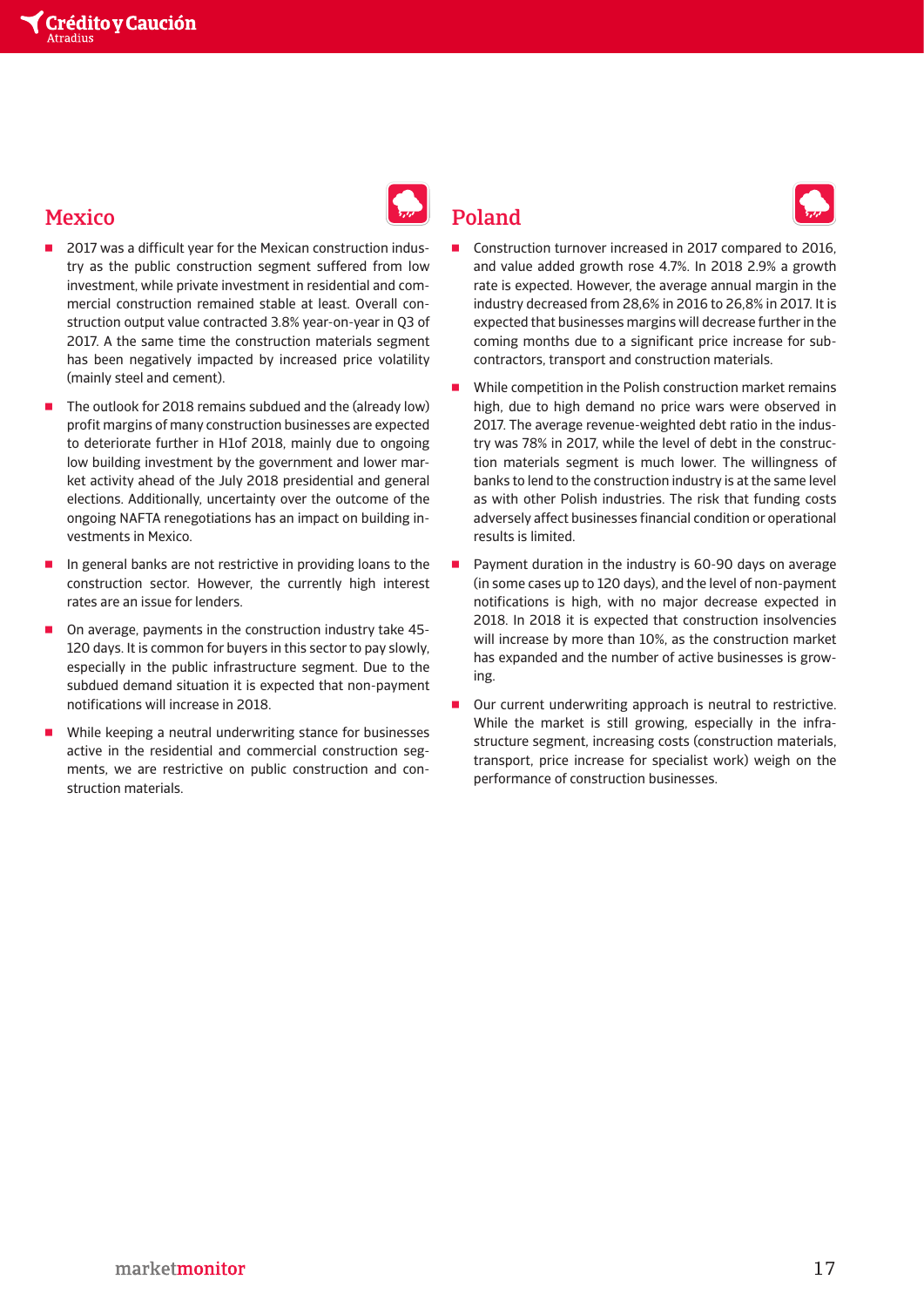#### Singapore

- Singapore's construction sector value added shrunk in 2017 (down 6.1%) due to a subdued performance in private construction, steming from continued lower demand, less favourable economic conditions and bigger supply of already completed private housing projects and offices. SME contractors continue to suffer from tight cash flow and deteriorating margins due to a lack of projects, increasing competition, and higher labour and rental costs.
- Public construction accounted for about 70% of building activity in 2017 (60% in 2016), following the government's higher spending on infrastructure and civil engineering contracts (worth between SGD 20 billion and SGD 24 billion, up from SGD 15.9 billion in 2016). In order to support the industry and give a boost to troubled smaller contractors the government announced it will spend SGD 1.4 billion over the next two years to upgrade walkways and renovate community centres, sports halls, police stations, etc.
- Singapore's construction businesses are heavily reliant on banks for loans and project funding. Despite a more difficult outlook for the Singaporean banking sector as a result of lower growth in China and a less favourable domestic economic outlook, bank lending remains non-restrictive to the construction sector for the time being.
- Payment duration in the industry is 60-120 days on average. Payment morality slowly deteriorated in 2017, and this negative trend is expected to continue in H1 of 2018. According to the Singapore Commercial Credit Bureau (SCCB) construction is the only sector that registered a year-on-year rise in the number of slow payments (up from 50.82% in Q3 of 2016 to 53.3% in Q3 of 2017).
- The protracted default rate in the construction industry remains high. At least the number of businesses under liquidation has decreased year-on-year by about 15%, as banks are more prone to accept restructuring options as opposed to resorting to liquidation.
- In 2018 the decline is expected to ease on the back of continuous public investment in the sector. While our underwriting stance is generally open for businesses related to public sector construction we are more cautious about the private building segment and SME contractors in general.

## Thailand

- Construction accounts for about 8% of Thailand´s GDP, with the public sector accounting for about 60% of activity. There are about 80,000 construction companies registered in Thailand, of which 1% qualify as large-scale operators, holding 75% of market share. The sector is expected to have high growth rates over the next five years, mainly due to large infrastructure projects driven by the government.
- $\blacksquare$  Due to lower construction material prices (e.g. low steel prices caused by oversupply from China) businesses profit margins have improved in 2017. However, as China is reducing its steel production steel prices are expected to increase again in the coming years. Higher input prices could pose a risk for smaller players, which are more exposed to construction work demand volatility and price-cutting by large operators, affecting their payment capability.
- **Payment duration in the industry is 90-120 days on average,** depending on the size of individual projects. Payment experience has been average over the past two years, with a slight increase in non-payment notifications in 2017, mainly caused by smaller players.
- Our underwriting stance is generally open for commercial construction (due to a strengthening economy) and public construction (due to high demand and progress of government-sponsored mega-projects). However, our underwriting is more restrictive for businesses active in residential construction, as there are indications of oversupply in the low-to-medium price residential building segment.
- **T** In all subsectors we are more selective with small and medium-sized construction businesses, as many of them are highly geared and dependent on bank financing, while financing conditions like covenants are quite tight for them. The assets of smaller players are often limited, which hampers their ability to undertake larger projects.